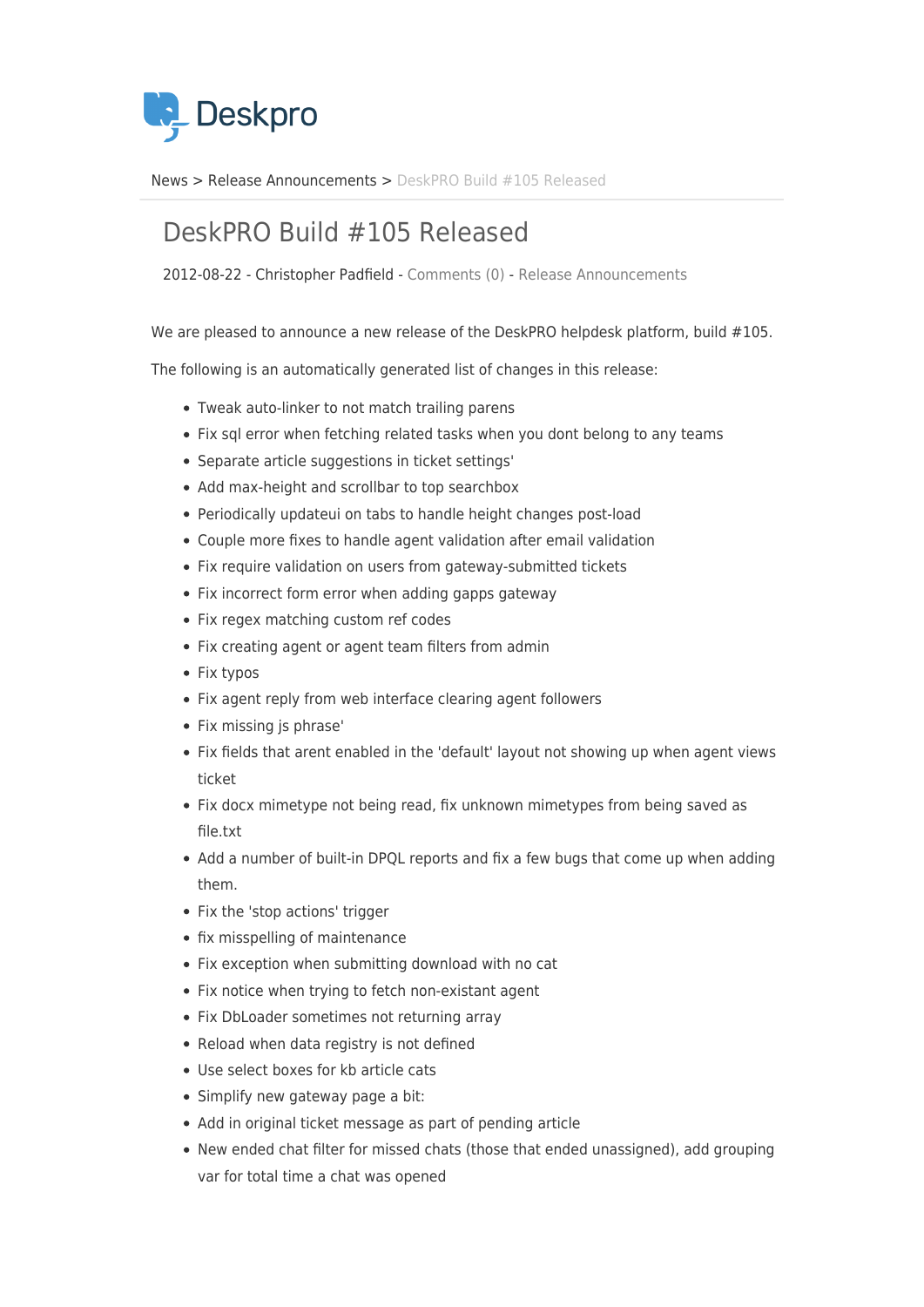- Add keyboard nav to snippets
- Ability for Popover to open to the bottom, snippet viewer opens to bottom
- Turn message types in ticketview into menu
- Fix notes being called messages in notifications
- Prevent removing copyright line
- Support for a draggable left column in the reports. The drag width is maintained across pages in a cookie.
- Add two-level select widget for departments/categories in userland newticket
- Report builder printing (via css media that hides everything non-essential) and improved CSS compatibility.
- Fix labels input box being too short
- Show flag icon in ticket list
- Fix bugs with inline email edit form, dont allow empty email
- Show user icons in ticket list, add chats list
- Show edit icon when hoving position in org
- Improved value formatting for numbers, along with explicit use of the FORMAT() function. The PERCENT() function can also take an argument to control decimal output as well.
- Add direct link to settings tab from user menu
- Fix null slug
- Enable notifications on new agent accounts
- Handle 404 when trying to run bad filter
- Show linked tasks on tickets
- Support for CSV rendering of DPQL reports.
- Add icons for notify rows
- Open notification area off by 1 pixel
- Fix new chats not showing up in notifications area, change favicon animation a bit when new chat waiting
- Catch autoreplies
- Fix error messages not clearing failed label
- Fadeaway on publish titles in agent interface
- Move around open in window/min tabs, cancel button
- Show counts of categories
- Better overlay loading page for article suggestions from newticket
- Full-height email source textarea in detail popup, add tab to view process log for an email
- Reduce text size and padding of table view
- Fix background going weird when activating different display options in list view
- Fix { {names} } in gateway account criteria description
- Delete permissions when deleting agents
- Increase width of massactions other properties rows